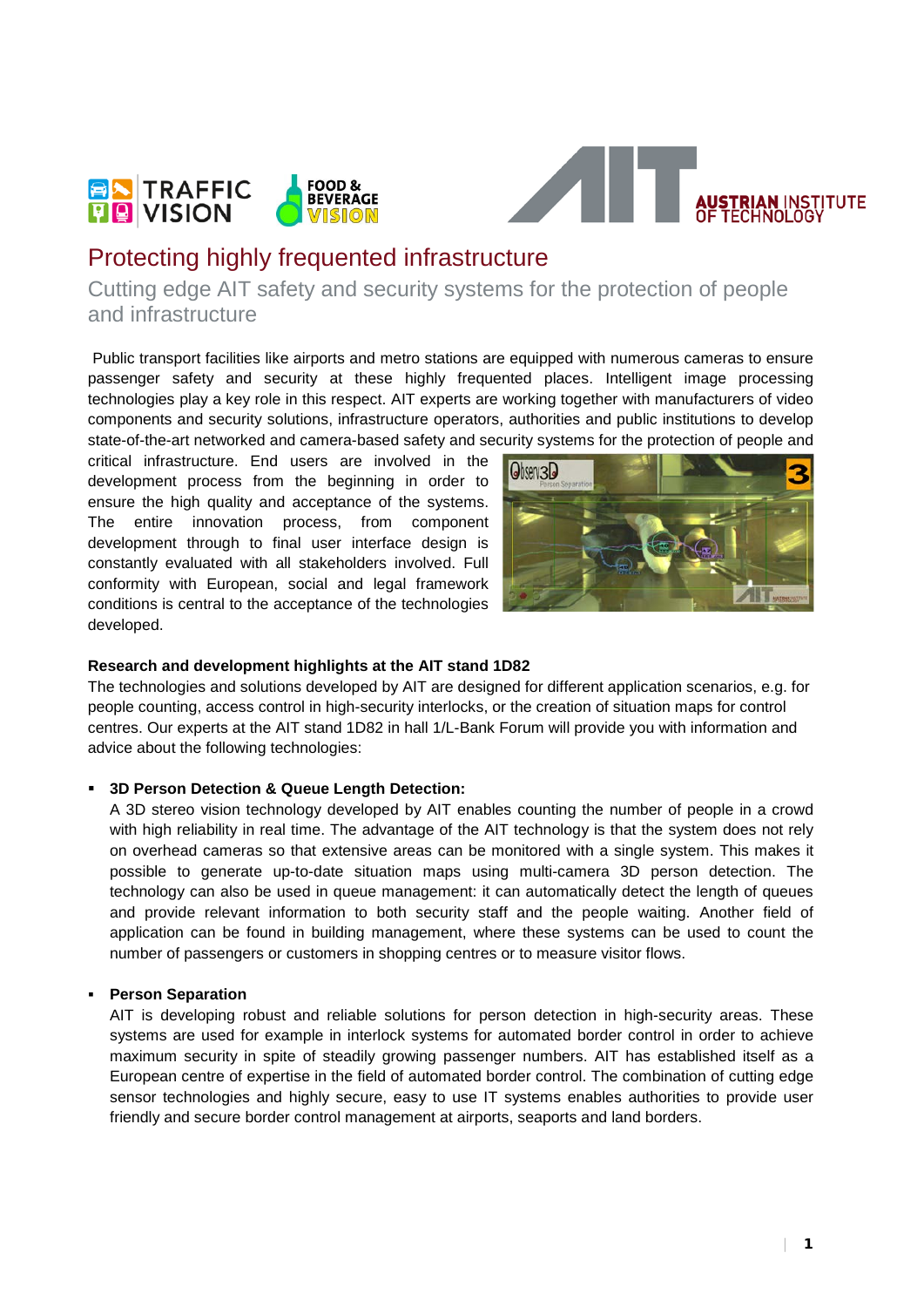



#### **Smart Intrusion Detection**

Modern security systems use image-based methods to monitor access to sensitive areas in critical infrastructures. AIT experts work together with companies in the security sector to develop cutting edge security and access control systems for the automatic detection of unauthorised access to sensitive areas.

#### **Real-time stereo vision through FPGA technology**

The FPGA Engine is a solution for real-time stereo matching, enabling cost-efficient and reliable 3D imaging of the environment. The FPGA algorithm rectifies the images prior to stereo matching and provides a disparity map (an inverse depth image) with sub-pixel resolution.

#### **Indoor Localization & Navigation**

The problem of indoor localisation and navigation has not yet been solved satisfactorily because satellite and radio-based systems do not work in these environments or are not accurate enough. AIT researchers have succeeded in developing a novel solution for this problem based on image processing. The system makes use of the fact that each environment looks different from others, thus enabling indoor localisation on a purely visual basis. Image content is analysed and compared with a previously created visual model to localise the positions and viewing directions of surveillance cameras and mobile end devices (mobile phones) in extensive building structures in real time. The system is characterised by high accuracy down to below 1 metre.

#### **Mobile Identity Management**

Fast and reliable identity checks are key to ensure public safety and security. In border control, for example, there is a growing need for mobile solutions and special demand for biometric verification systems to check the identity of people. While biometric identification technologies are already being used in stationary systems, mobile end devices still suffer from problems in terms of usability and applicability. Experts at AIT are developing innovative security technologies for this field of application. In order to protect the technical functions of identity management against misuse and unauthorised access, AIT has joined forces with authorities and service providers to develop a special HW/SW platform meeting the most stringent security requirements (Trusted Platform Module Technology). The mobile end device combines state-of-the-art security technologies, such as OCR detection, face detection or non-contact fingerprint analysis.

# Scientific Vision Days

## Technology presentations at the AIT stand

This year we again invite you to attend **presentations** on the latest innovations and technologies in the field of image processing. The presentations are given directly at **AIT stand 1D82** by AIT experts, as well as customers and partners from industry and research. Programme details are available at the trade fair and at **[www.ait.ac.at/svd](http://www.ait.ac.at/svd)**.